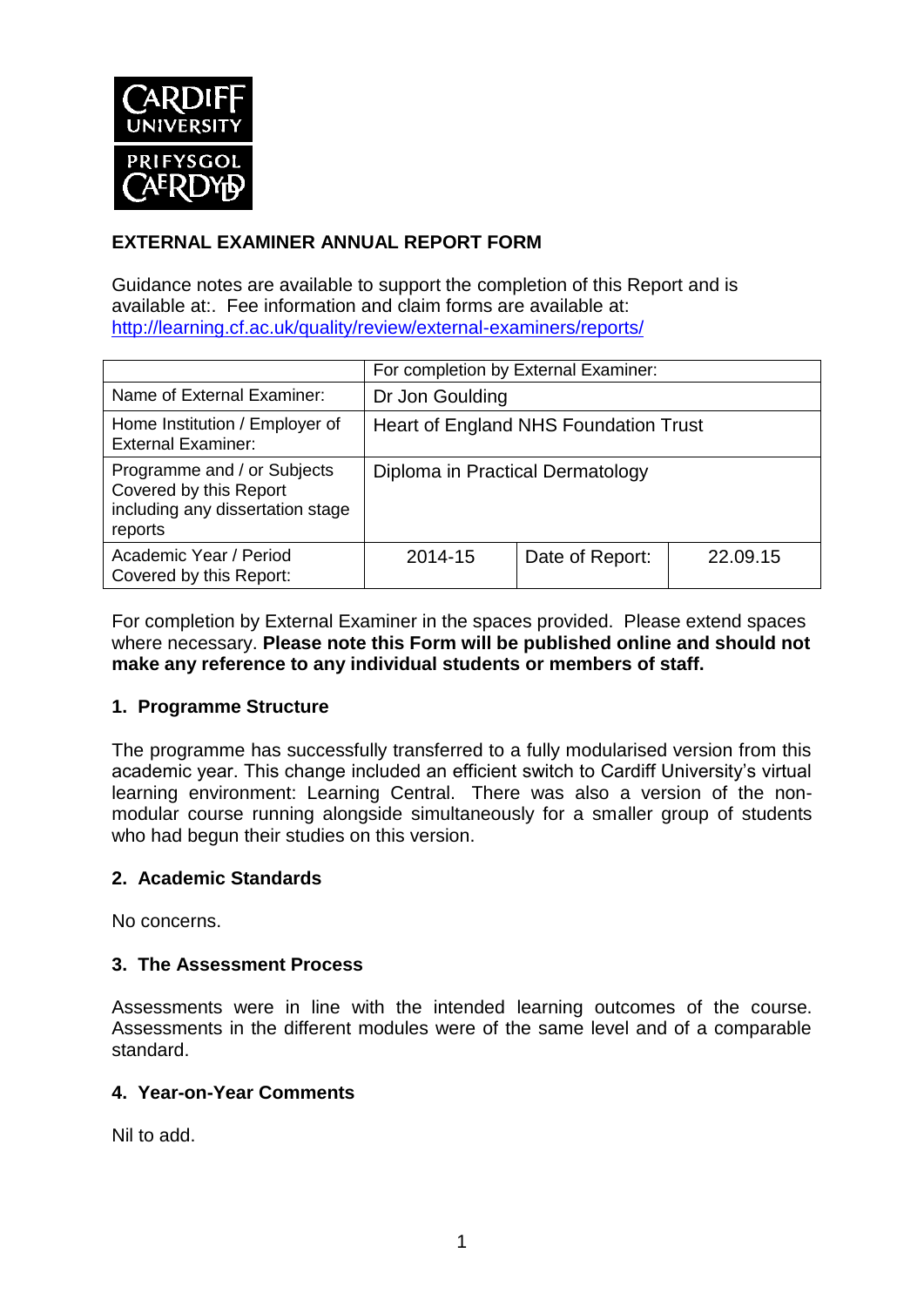# **5. Preparation / Induction Activity (for new External Examiners only)**

N/A.

# **6. Noteworthy Practice and Enhancement**

Nil of note.

# **7. Appointment Overview (for retiring External Examiners only)**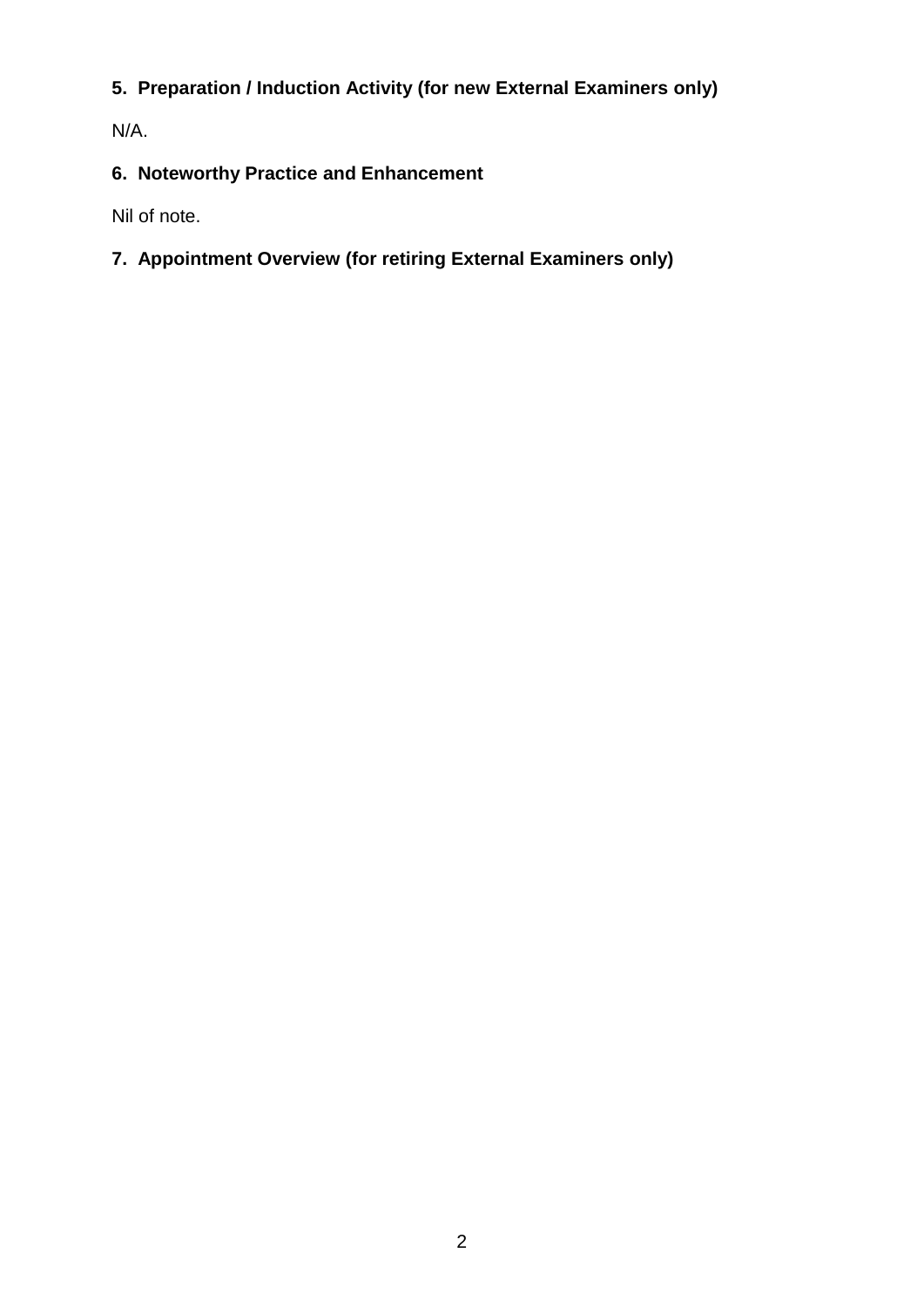# **8. Annual Report Checklist**

Please include appropriate comments within Sections 1-7 above for any answer of 'No'.

|                                              |                                                                                                                                                             | <b>Yes</b><br>(Y) | <b>No</b><br>(N) | N/A<br>(N/A) |
|----------------------------------------------|-------------------------------------------------------------------------------------------------------------------------------------------------------------|-------------------|------------------|--------------|
| <b>Programme/Course Information</b>          |                                                                                                                                                             |                   |                  |              |
| 8.1                                          | Did you receive sufficient information about the Programme and<br>its contents, learning outcomes and assessments?                                          | Y                 |                  |              |
| 8.2                                          | Were you asked to comment on any changes to the assessment<br>of the Programme?                                                                             |                   | N                |              |
| <b>Draft Examination Question Papers</b>     |                                                                                                                                                             |                   |                  |              |
| 8.3                                          | Were you asked to approve all examination papers contributing<br>to the final award?                                                                        |                   | N                |              |
| 8.4                                          | Were the nature, spread and level of the questions appropriate?                                                                                             |                   |                  | N/A          |
| 8.5                                          | Were suitable arrangements made to consider your comments?                                                                                                  |                   |                  | N/A          |
| <b>Marking Examination Scripts</b>           |                                                                                                                                                             |                   |                  |              |
| 8.6                                          | Did you receive a sufficient number of scripts to be able to assess<br>whether the internal marking and classifications were appropriate<br>and consistent? |                   |                  | N/A          |
| 8.7                                          | Was the general standard and consistency of marking<br>appropriate?                                                                                         |                   |                  | N/A          |
| 8.8                                          | Were the scripts marked in such a way as to enable you to see<br>the reasons for the award of given marks?                                                  |                   |                  | N/A          |
| 8.9                                          | Were you satisfied with the standard and consistency of marking<br>applied by the internal examiners?                                                       |                   |                  | N/A          |
| 8.10                                         | In your judgement, did you have the opportunity to examine a<br>sufficient cross-section of candidates' work contributing to the<br>final assessment?       |                   |                  | N/A          |
| <b>Coursework and Practical Assessments</b>  |                                                                                                                                                             |                   |                  |              |
| 8.11                                         | Was the choice of subjects for coursework and / or practical<br>assessments appropriate?                                                                    | Y                 |                  |              |
| 8.12                                         | Were you afforded access to an appropriate sample of<br>coursework and / or practical assessments?                                                          | Υ                 |                  |              |
| 8.13                                         | Was the method and general standard of assessment<br>appropriate?                                                                                           | Y                 |                  |              |
| 8.14                                         | Is sufficient feedback provided to students on their assessed<br>work?                                                                                      | Y                 |                  |              |
| <b>Clinical Examinations (if applicable)</b> |                                                                                                                                                             |                   |                  |              |
| 8.15                                         | Were satisfactory arrangements made for the conduct of clinical<br>assessments?                                                                             | Y                 |                  |              |
| <b>Sampling of Work</b>                      |                                                                                                                                                             |                   |                  |              |
| 8.16                                         | Were you afforded sufficient time to consider samples of<br>assessed work?                                                                                  | Y                 |                  |              |
| <b>Examining Board Meeting</b>               |                                                                                                                                                             |                   |                  |              |